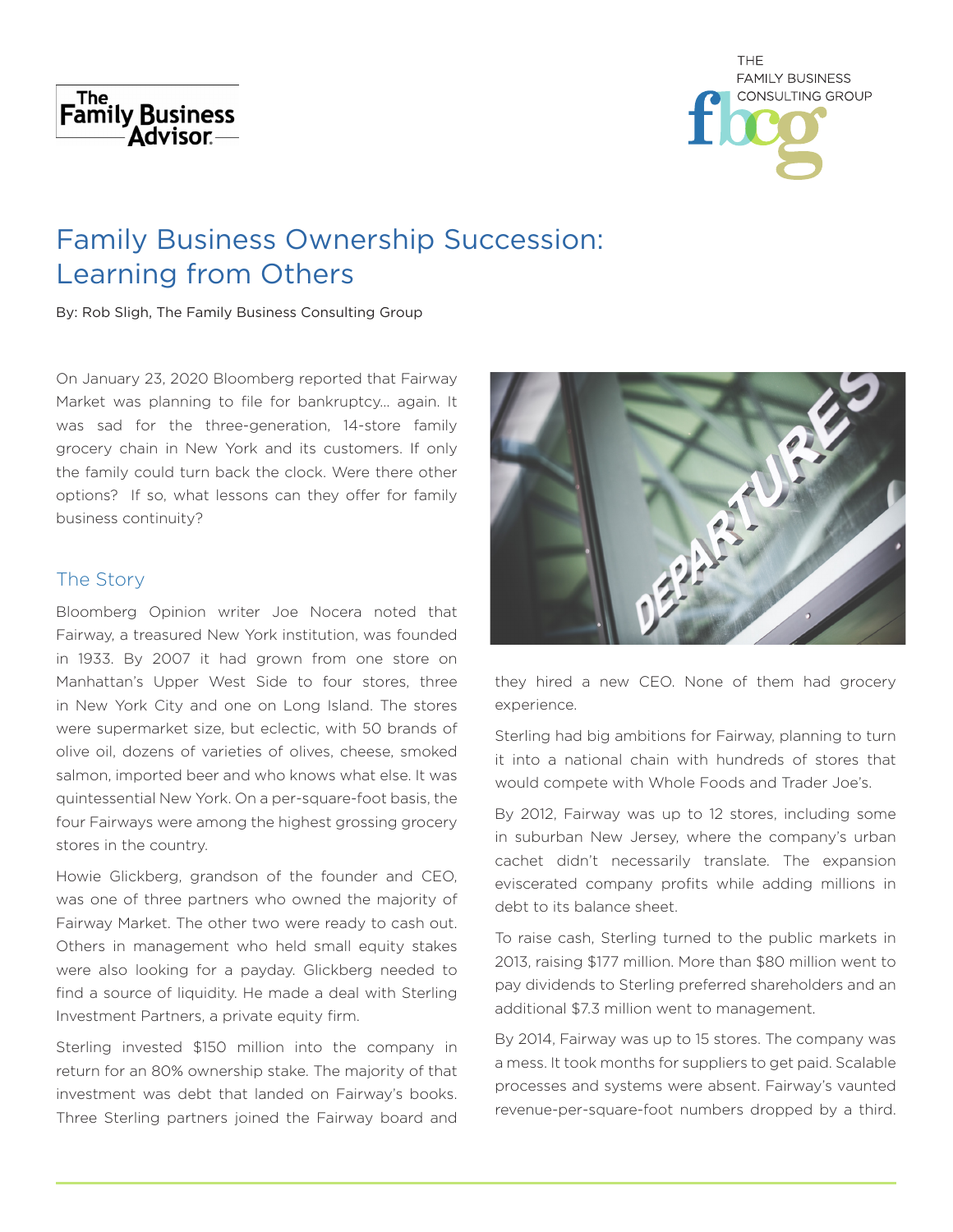The stores were looking shabby because the company couldn't afford to keep them up.

By 2016, saddled with \$267 million in debt, Fairway filed for Chapter 11 bankruptcy. Although Fairway managed to reduce its debt by \$140 million through the bankruptcy process, it didn't use bankruptcy to close stores or break any of its expensive leases. Sterling walked away. Another private equity firm, the Blackstone Group Inc., took over.

In 2018, Blackstone exited and the company was purchased by two other private equity firms: Brigade Capital Management LP and Goldman Sachs Group Inc. They hired a turnaround CEO with grocery experience. He was the company's fourth CEO in six years.

By 2019 Fairway was once again in deep trouble. The company had limited alternative sources of liquidity as virtually all tangible and intangible assets were pledged to their existing credit facilities. In a court supervised process, Fairway sold several of its stores and a distribution facility to other companies. They continued to operate in a handful of stores. It's unclear whether any part of Fairway can survive its latest bankruptcy.

#### Were there other options back in the day?

#### Probably.

In 2007, third-generation Fairway CEO Howie Glickberg had an ownership succession issue. His two partners wanted liquidity and so did others in management who owned small stakes.

### The Importance of Liquidity

It's reasonable for owners to expect a competitive return for the risk undertaken and liquidity when desired or needed in a manner that considers and protects the financial health of the business for now and the future. Producing competitive returns in the long run is possible when a company does a good job serving the needs of its employees, customers and suppliers and is engaged in the communities in which it operates.

Family businesses can protect all owners and the business itself with a Shareholder Agreement that includes provisions for how the value of company stock is determined and requires that the stock be offered first to the company at the determined value on terms specified in the Shareholder Agreement. The terms protect both company and individual owner interests and typically include an initial cash payment followed by principal and interest paid over a period of years.

There might have been several options available to Fairway for accomplishing the desired owner-liquidity. Even in the absence of a Shareholder Agreement, a company buy-back of stock could have provided to owners wanting to exit some cash up front followed by principal and interest payments over a period of years. Or the company could have raised cash for buy-backs by taking on bank debt or selling a minority interest to an ESOP. Or an individual investor or family office or private equity firm with relevant experience and common values could have been invited in as a minority investor to raise cash to buy other owners out. But Fairway sold controlling interest to a private equity firm with no relevant experience and self-centered values.

## The Role of Good Governance

It's not clear whether Fairway had a Board with independent directors at the time when ownership succession issues were being considered. Typically, talented independent directors can help owner/CEO's like Howie Glickberg identify options and they can relate experiences that shed light on the pros and cons of options. Families that establish a Board with independent directors often say years later that it was one of the most important business decisions they ever made.

Maybe Howie felt forced into the decision to sell controlling interest to a private equity company. Trouble is, the private equity company he engaged paid themselves first and took the high-flying risk of rapid growth knowing that even if high-value was never achieved and Fairway ran out of cash, they'd already gotten their money back.